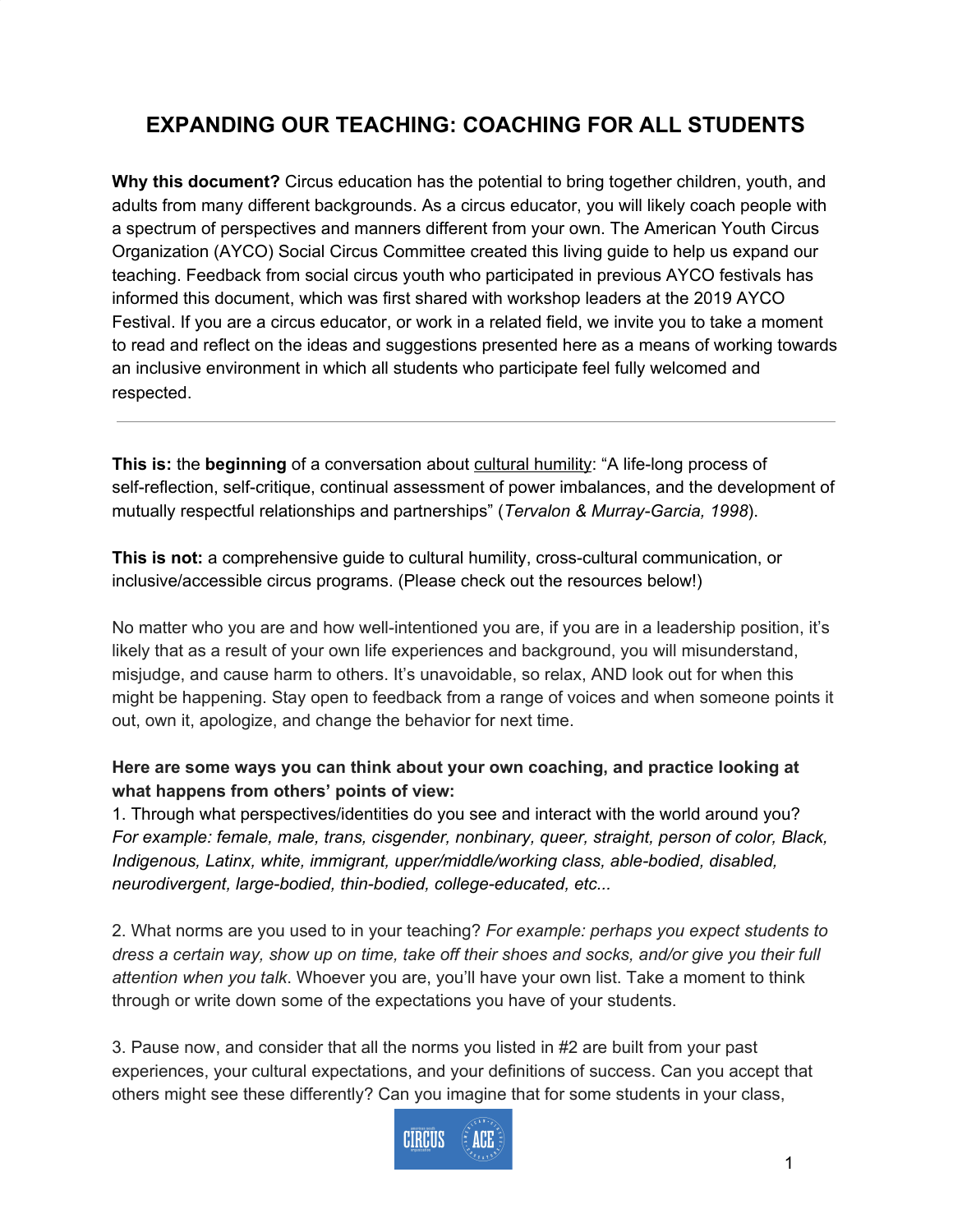dressing differently or showing up late is not a mark of disrespect, or that their expression of "full attention" may look different based on past experiences or their own self-regulation?

4. Think about how you feel when one of your students behaves against your norms. What happens in your body? Do you bristle? Do you have an urge to turn away? Do you heave a sigh? These are all normal, human reactions; however, they can have a negative impact on the students in your workshop.

5. Now that you understand that your diverse group of students probably doesn't have the same expectations or norms, you can decide how you respond to the situation. Practice taking a moment to let your initial reaction subside, and then ask questions to help yourself understand. You can choose whether you need to change expectations (*maybe it's okay for some of your students to keep their shoes on*) or whether to teach why your norm is important (*"if you missed* the safety talk at the start of class, you'll need to check in with me before getting on the *apparatus"*).

## **Some simple suggestions:**

- Be humble, ask questions, and embrace life-long learning. Don't be afraid to ask your students what feels normal and comfortable for them.
- Be open to feedback, and listen, even if it's uncomfortable. Catch yourself when you react emotionally, and check whether there's an alternative response you can give.
- Observe the assumptions you might make about people you don't know, and actively work to override assumptions with questions and listening.
- Respect gender pronouns.
- Avoid language that judges youth and/or skills based on gender norms, body size, or shape.
- If you carry privilege (whiteness, straightness, ableness, cis-genderedness, maleness) that your students don't, remember that they continually encounter obstacles to progress that you cannot see. Help even things out by insisting on your way a little less.

*Content and resource compilation by Amy Christian, Kate Magram, and Zoe Brookes, with oversight and support from the Social Circus Committee members. Our gratitude to the youth of AYCO who have advocated for themselves and each other, to our colleagues, and to the many leaders and visionaries working on the front lines from whom we have learned, and will continue to learn. (Revised 10/14/19)*

Do you have any questions, comments, concerns, or additional resource suggestions? Please feel free to reach out to us at [socialcircus@americancircuseducators.org](mailto:socialcircus@americancircuseducators.org)

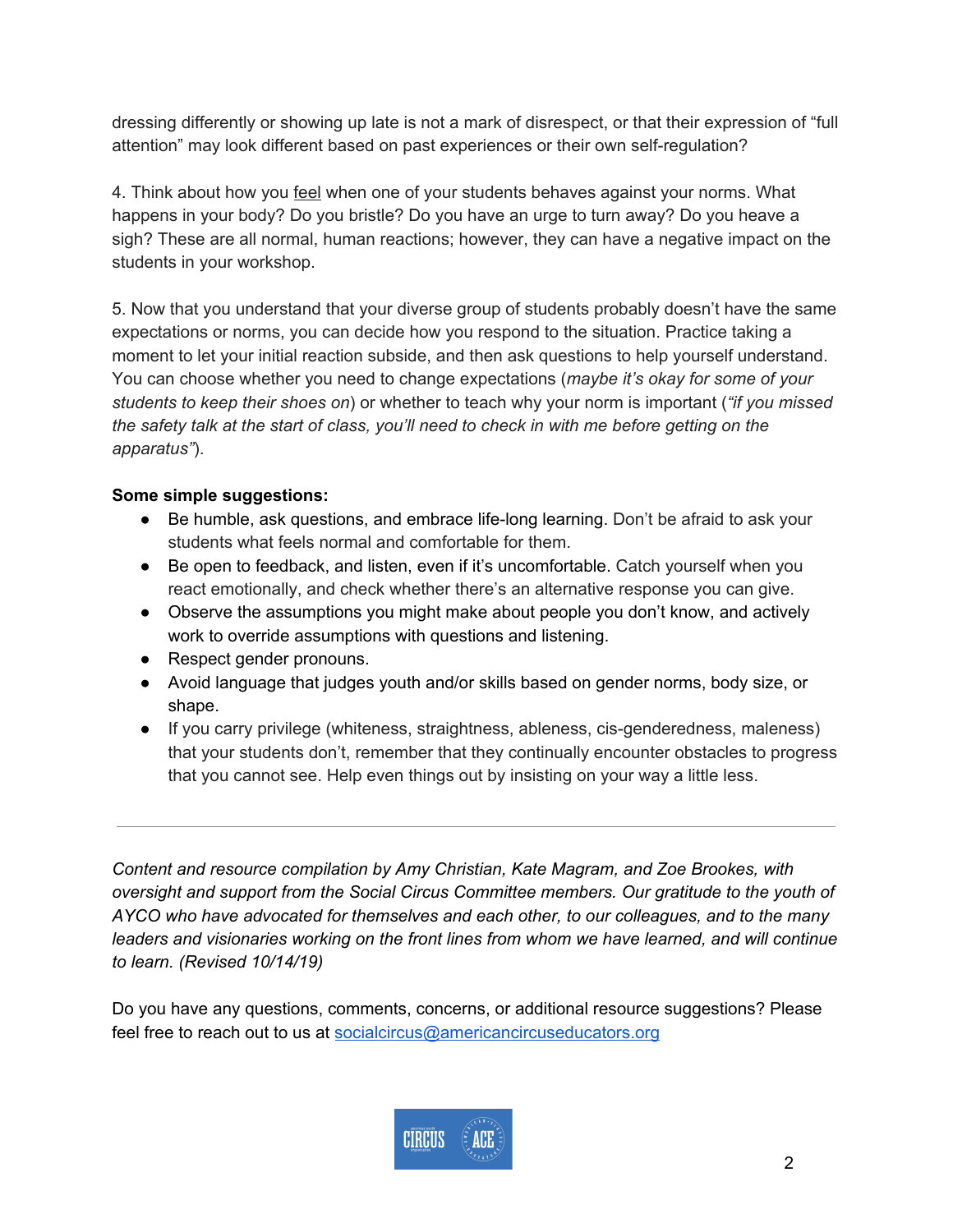## **RESOURCES (a brief selection):**

- *Implicit Association Test* [free, online; invites you to give your name and email address but you can still take the test and get results without doing so: [https://implicit.harvard.edu/implicit/\]](https://implicit.harvard.edu/implicit/)
- "*The Privilege of Being Able to Sit Still*," by Steven Desanghere <https://globalisehope.wordpress.com/2018/02/28/the-privilege-of-being-able-to-sit-still/>
- *How Microaggressions Are Like Mosquito Bites* video (2 mins) <https://www.youtube.com/watch?v=hDd3bzA7450>
- Interview with Christopher Emdin, author of *For White Folks Who Teach in the Hood...*: [https://www.pbs.org/newshour/education/what-white-folks-who-teach-in-the-hood-get-wr](https://www.pbs.org/newshour/education/what-white-folks-who-teach-in-the-hood-get-wrong-about-education) [ong-about-education](https://www.pbs.org/newshour/education/what-white-folks-who-teach-in-the-hood-get-wrong-about-education)
- Interview with Ijeoma Oluo, author of *So You Want to Talk About Race?* (5 mins): <https://www.youtube.com/watch?v=XvxomaFJvvw>
- Robin DiAngelo, author of *White Fragility: Why It's So Hard for White People to Talk About Racism* (7 mins): <https://www.facebook.com/100010873572832/videos/765365167169262/>
- Interview with Erin Ball of [Kingston](http://www.kingstoncircusarts.com/) Circus Arts (*Erin offers workshops, training, and consultations addressing inclusion and accessibility in circus*): <https://circustalk.com/news/adaptive-circus-arts-at-camputee-2019-with-erin-ball>
- *Circus and Accessibility* article by Kate Magram in ACE Magazine: [https://view.joomag.com/american-circus-educators-magazine-winter-2018-issue-3-volu](https://view.joomag.com/american-circus-educators-magazine-winter-2018-issue-3-volume-14/0899400001545076962) [me-14/0899400001545076962](https://view.joomag.com/american-circus-educators-magazine-winter-2018-issue-3-volume-14/0899400001545076962)
- *Gender & Circus Coaching* by AYCO Youth Advisory Committee: [https://www.americancircuseducators.org/wp-content/uploads/2019/01/ACE\\_2018gende](https://www.americancircuseducators.org/wp-content/uploads/2019/01/ACE_2018gender-resource_8.5x5.5-bleeds.pdf) [r-resource\\_8.5x5.5-bleeds.pdf](https://www.americancircuseducators.org/wp-content/uploads/2019/01/ACE_2018gender-resource_8.5x5.5-bleeds.pdf)
- Diet Culture Videos: Poodle Science <https://www.youtube.com/watch?v=H89QQfXtc-k&t=1s> Linda Bacon <https://www.youtube.com/watch?v=z8vOtVUduBQ>
- Code Switch Podcast [https://www.npr.org/sections/codeswitch/2018/04/19/604070231/a-lesson-in-how-to-over](https://www.npr.org/sections/codeswitch/2018/04/19/604070231/a-lesson-in-how-to-overcome-implicit-bias) [come-implicit-bias](https://www.npr.org/sections/codeswitch/2018/04/19/604070231/a-lesson-in-how-to-overcome-implicit-bias)
- M. Tervalon, J. Murray-Garcia, "Cultural humility versus cultural competence" [https://melanietervalon.com/wp-content/uploads/2013/08/CulturalHumility\\_Tervalon-and-](https://melanietervalon.com/wp-content/uploads/2013/08/CulturalHumility_Tervalon-and-Murray-Garcia-Article.pdf)[Murray-Garcia-Article.pdf](https://melanietervalon.com/wp-content/uploads/2013/08/CulturalHumility_Tervalon-and-Murray-Garcia-Article.pdf)